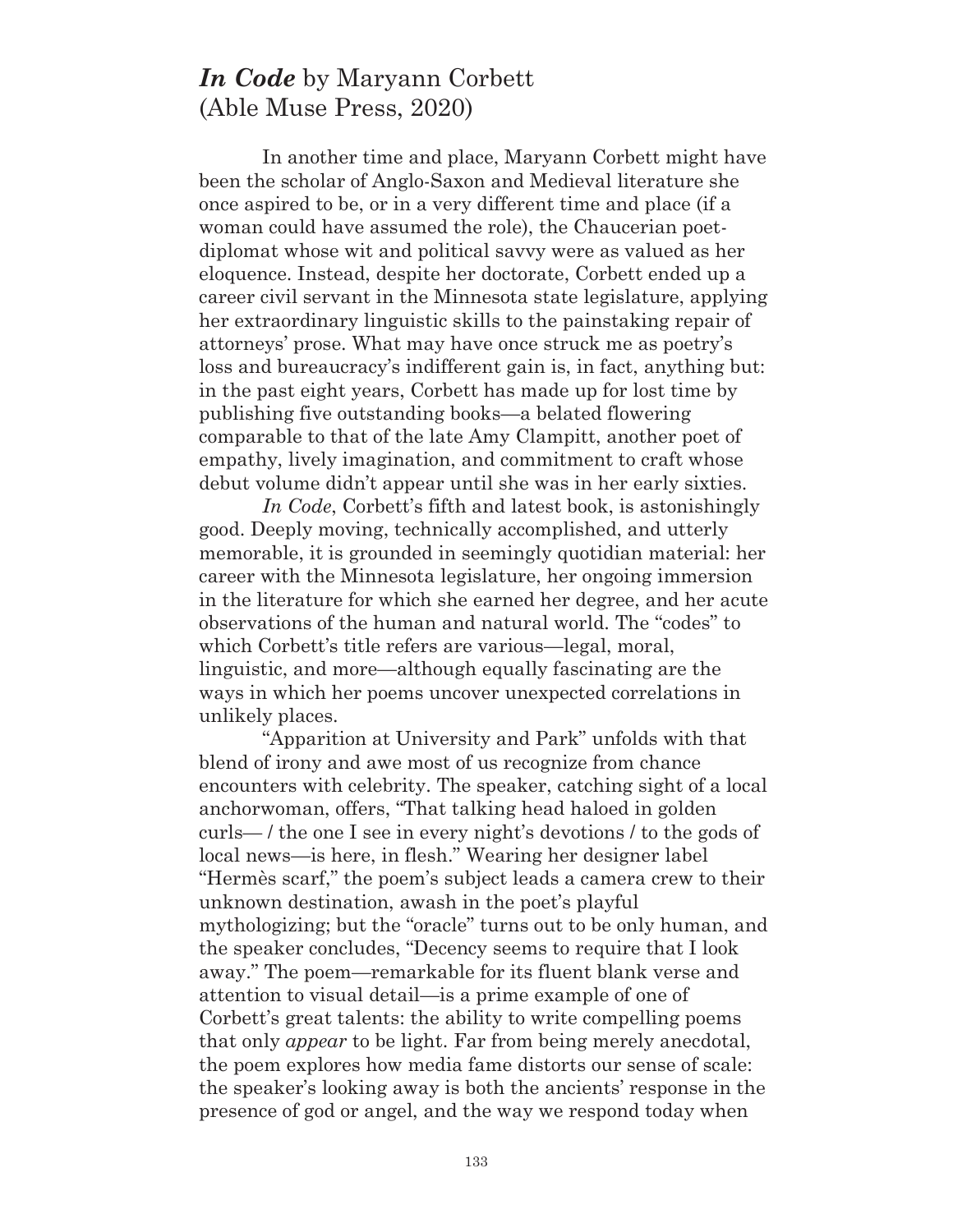we witness something embarrassing—in this case, the revelation of a media figure's humanness.

Corbett's poetic gaze envisions everyday settings as inseparable from their public and historical contexts. "Threats" opens the book by recounting an unexpected office drill: "*A threat has been reported in this building*. / / Who on this skyblue April day believes it?" (Corbett's knack for fusing ordinary speech and/or the culture's banalities with her own heightened language is another gift to appreciate.) A government employee herself, Corbett uses the poem to reflect on the bombing of the Murrah Federal Building in Oklahoma City with its foreshadowing of further right-wing violence and the tragic loss of life for those who received no warning:

> That was an April day. The sun was shining, the wounded building gaping in the daylight. The children bleeding in the arms of firemen.

But not here, not today. . . .

"Fugue in October" gives further evidence of its author's compassion and social conscience in rhyming lines that capture two alternating narratives. In one, the speaker describes the music of a baroque chamber ensemble performance; in the other, the denizens of a "squatters' district" struggle with addiction, homelessness, and hunger: "**for this is God's mind, woven of harmonies** / for once. Tonight, for once, no one ODs—." Ingeniously constructed, the poem may be read as two separate interwoven poems (unrhymed) or as a single poem in which meter and rhyme draw the two strands together into a single cinematic whole of jump-cuts and vivid images: a contrast of high art and neglected human suffering.

When Corbett's apparent subject is the literature she loves, she finds unexpected connections to contemporary experience. "Wildfire Season," based on a passage in Homer's *Iliad*, updates the epic simile to reflect the American West's environmental devastation due to climate change: ". . . Just as a lightning strike, / or a stray spark, or some such randomness / takes hold," the poem begins, beauty and horror flare into life: "tall tonguings of molten saffron-orange," the families who "listen nervously for updates," the vehicles of all types "gutstuffed / with people in flight, angry and disbelieving / that a random flash or spark could wrest from them / the lovely form and matter of their lives." "Just so," the poem cuts off abruptly, providing no object of comparison. The poem's implied message: the wildfires' devastation, no mere literary trope, transcends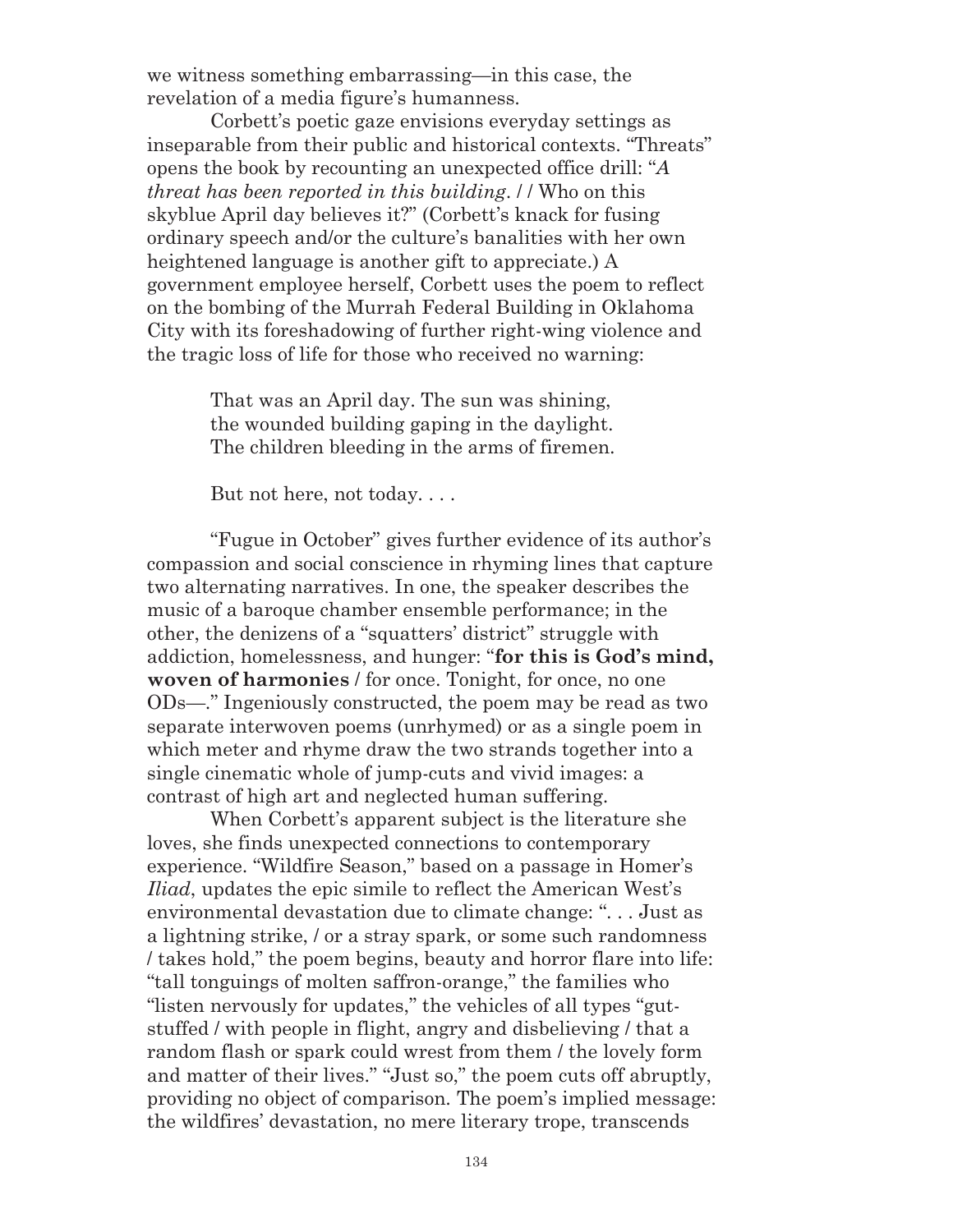any attempt at artifice or analogue; but at the same time, it is the arts that preserve human experience, including disasters past comprehension: from the *Iliad* to our own time, and from our own to some faraway future—perhaps, in this case, through the vehicle of Corbett's poem.

In poems about Chaucer and Dante—those titans of her youthful studies—Corbett breathes new life into biography's revelations. The neatly enjambed rhymed couplets of "December 1399" lend a contemporary ring to the shifts in political fortune that afflict every era—"The old king's man, he mourned the old court's dead. / Could ribald tales in rhyme cost you your head?"—reminding us that Chaucer's own *Canterbury Tales* retraction may have been written with political, and literal, survival in mind: "(When stories change, who knows where safety is?) / Feeling unsafe, he had retracted his. // Well, he would wait. And what would come would come." "Reassessment," a masterful sonnet in the *Divine Comedy*'s terza rima, looks to the vengeful rage that may have driven Dante's masterwork—"Nearly every page / / was fury, shouted from the losing side / out of his exile"—and yet, Corbett concludes, "Fast-forward seven centuries. How odd / that rage now seems to speak the mind of God." The drily witty couplet reminds us that high-minded vengeance and petty revenge are often as difficult to distinguish in human affairs as they are when we confront the Old Testament's angry God. At the same time, Corbett's interest in long-ago authors' lives is multifaceted: their history fascinates, but it is her own identity as a fellow poet that animates her literary accounts with special insight and humanity; and it is the fusion of scholarly depth with technical facility that ensures a flawless foundation.

*In Code* is a confidently focused, seamlessly constructed volume. Poems of the legislative workplace shine beside poems of wider political import; poems that acknowledge newsworthy disasters unfold beside poems of personal loss perceived at some remove ("Open Verdict," a tetrameter ballad about an office worker found dead in her apartment, offers a chilling balance of mystery and horror.) Although much of *In Code* is grounded in urban and suburban Minnesota, the author's acute intelligence and deep responsiveness to nature, literature, history, and the wider world are everywhere evident. Best of all, Corbett's mastery of tone and syntax frequently brings these virtues together, as in the lovely miniature "Spotter Observations" in which irony, political commentary, alarm, and natural wonder effortlessly blend: